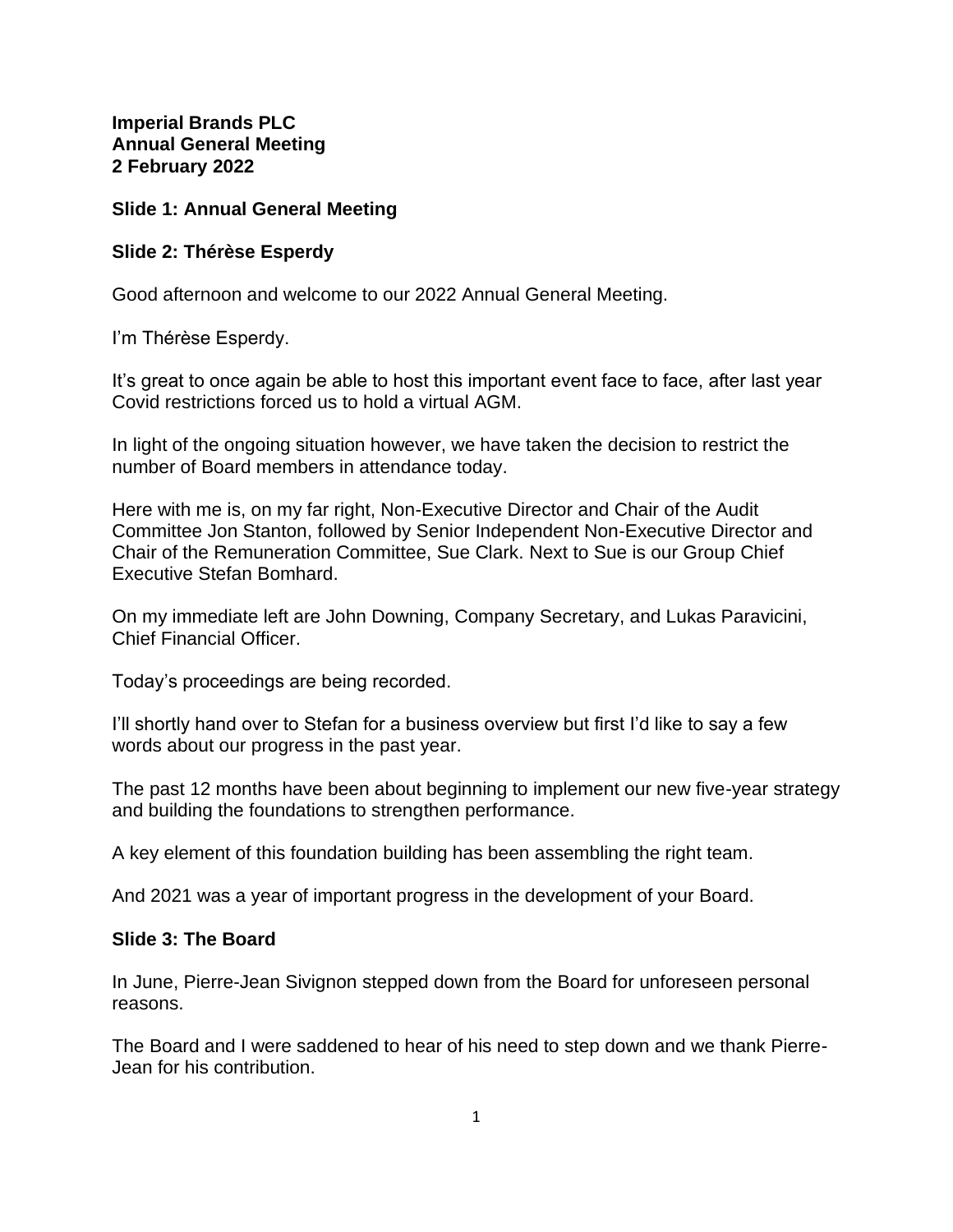In November, Ngozi Edozien and Diane de Saint Victor, both joined the Board as Non-Executive Directors.

Ngozi brings to the Board experience in general management, finance, consultancy, and business development gained at multinational companies in Europe, the United States and Africa.

Diane has strong legal, regulatory and ESG experience, having held a number of General Counsel roles.

We also welcomed Lukas Paravicini to the Board as Chief Financial Officer in May.

Lukas joined from ED&F Man Holdings where he was CFO and brings financial and operational experience from the consumer goods sector.

Lukas succeeds Oliver Tant, who retired in July.

We thank Oliver for his contribution during his seven-year tenure.

After six years of service, Non-Executive Director Steven Stanbrook has decided to step down from the Board at the end of today's meeting.

I would like to thank him for his significant contribution, including his role as Workforce Engagement Director.

We wish you well for the future Steven.

We've worked hard to enhance the composition of the Board, and I am really pleased with the rich diversity of experience and capabilities we have now assembled. This means we are well placed to provide high-quality counsel and challenge to management as they continue to transform our company.

The ongoing pandemic means that Board engagement with our stakeholders has been more important than ever.

### **Slide 4: Board Dialogue**

Over the past year, the Board stepped up its dialogue with our people.

Our activities included listening events with groups of employees from around the world.

On behalf of the Board, I would like to thank our 27,500 people for their dedication and resilience in often challenging conditions.

Their actions have enabled our supply chain to operate smoothly throughout the pandemic.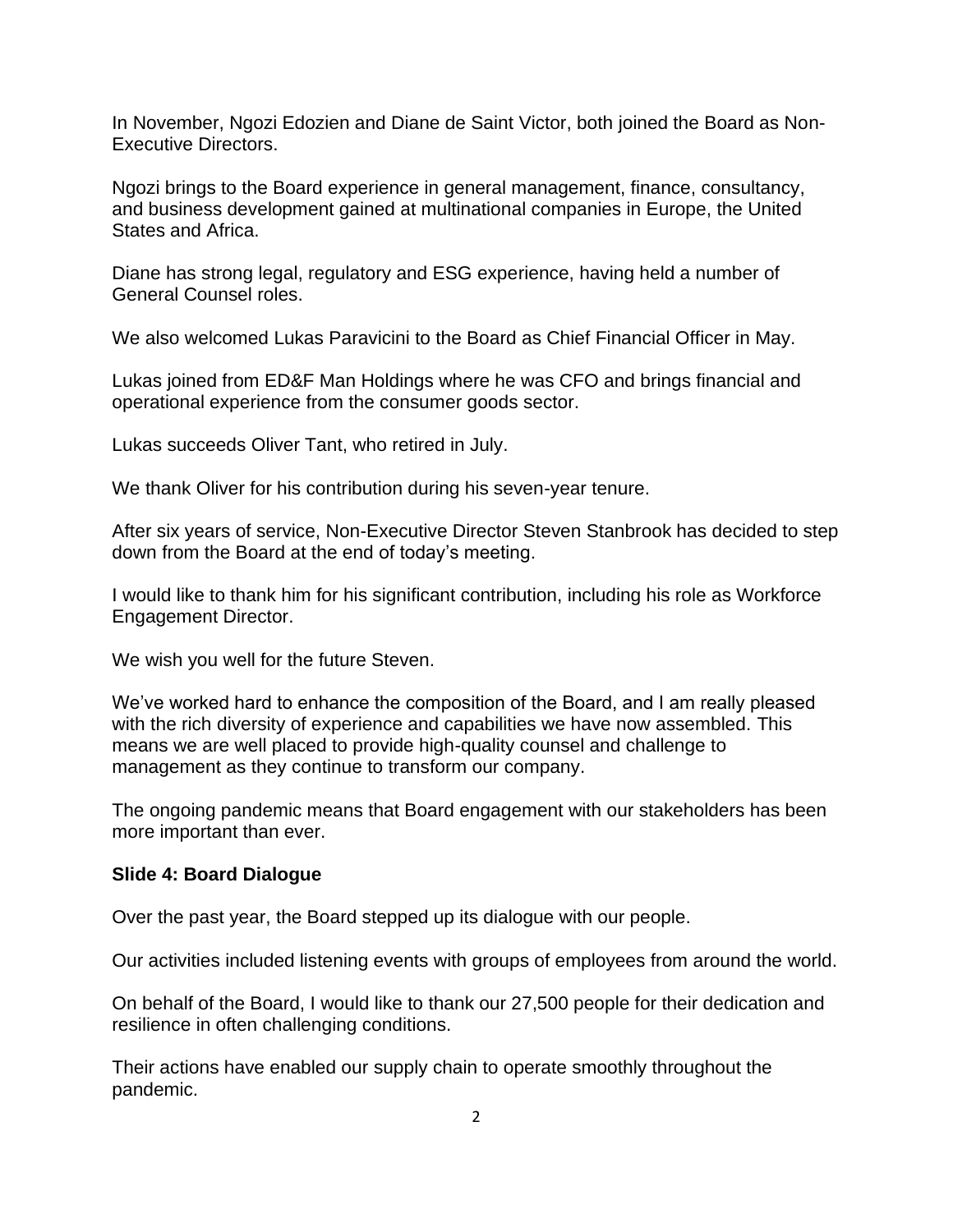Today's AGM forms part of the Board's year-round dialogue with shareholders.

I really value the feedback I receive from my one-to-one meetings and I look forward to your questions later in today's meeting.

I have also supported the new leadership team in their increased engagement with all key stakeholders, including customers, suppliers, regulators and NGOs.

The Board believes this more outward-looking approach is critical to changing the culture to create a stronger and more agile business.

# **Slide 5: Thérèse Esperdy**

Our commitment to our environmental, social and governance responsibilities – our E-S-G responsibilities – is captured in our new vision, purpose and values and will be delivered through our strategy.

We recognise that the most important ESG priority for many stakeholders is consumer health.

In order to realise our ambitions, we are building a stronger next generation products business offering potentially reduced risk products.

This is a key pillar of the new strategy – and Stefan will talk more about this in a moment.

With our new strategy clearly articulated, we have plenty to achieve in the year ahead.

The newly formed executive team will continue to make the changes required for the next phase of Imperial's development and we will see a new consumer-centred, performance-focused and collaborative culture emerge.

The Board is confident that Imperial has great potential and we remain focused on delivering the necessary changes to strengthen performance and realise value for our shareholders.

I'll now hand over to Stefan to take you through our 2021 performance.

# **Slide 6: Stefan Bomhard**

Thank you, Thérèse.

And good afternoon everyone.

Today I will talk about how we are implementing our new strategy, how this is starting to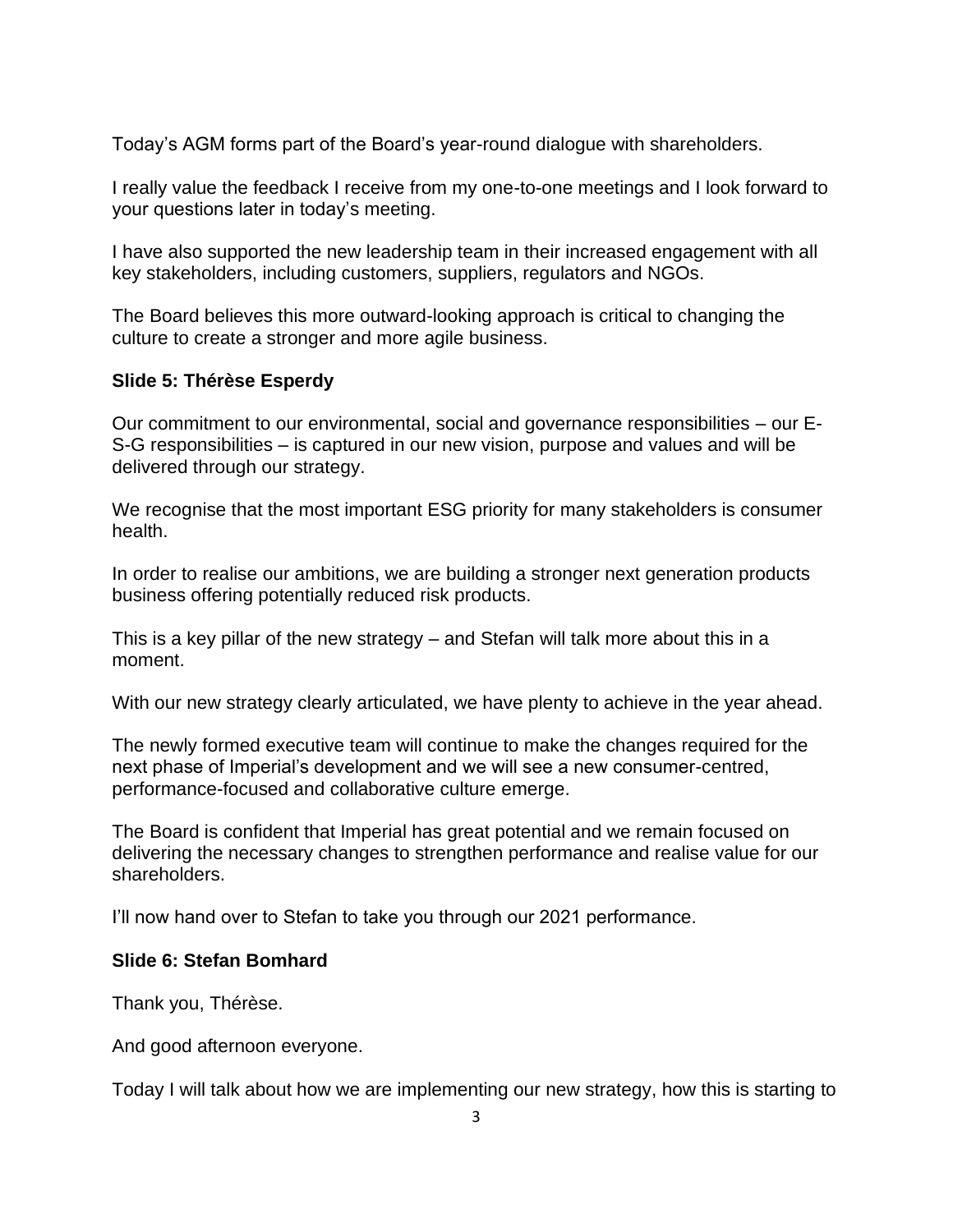translate into operational and financial performance, and how everything we do is now underpinned by our new Purpose and Vision.

I'll conclude with our priorities for 2022... and, after that, as Therese said, we look forward to taking your questions.

# **Slide 7: 2021 Highlights**

Put simply, the goal of our strategy is the transformation of your company into a business which delivers attractive returns, year in, year out, over the long-term.

A business that's built to last – just like a building – needs strong *foundations*.

And this is what the past 12 months have been about – digging deep and firm foundations to support future growth.

This is our strategy wheel from our capital markets day a year ago.

The bottom three segments, the enablers, are the hidden foundations that support the strategic pillars, the top three segments.

In the past year we have made progress in putting the consumer at the centre, with the appointment of our first Chief Consumer Officer and the creation of a Group Consumer Office.

We have completed a refresh of our leadership. This has introduced a much more rigorous performance management process.

And we have introduced a simpler structure, for example, by reducing the number of market clusters.

Taken together, these new foundations are already helping us execute on the three priorities we laid out last year.

The primary focus of our combustible business is on our top-five markets, which deliver around 70 per cent of our profit.

A second priority is the creation of a focused next generation products business, led by consumer preferences and needs.

The third priority, creating value from our wider portfolio, is one you will hear more about in future presentations.

Here, we have built the foundations. This includes the creation of a new "Triple A" region with a strong emerging markets focus led by Paola Pocci, who joined us from P&G's China business.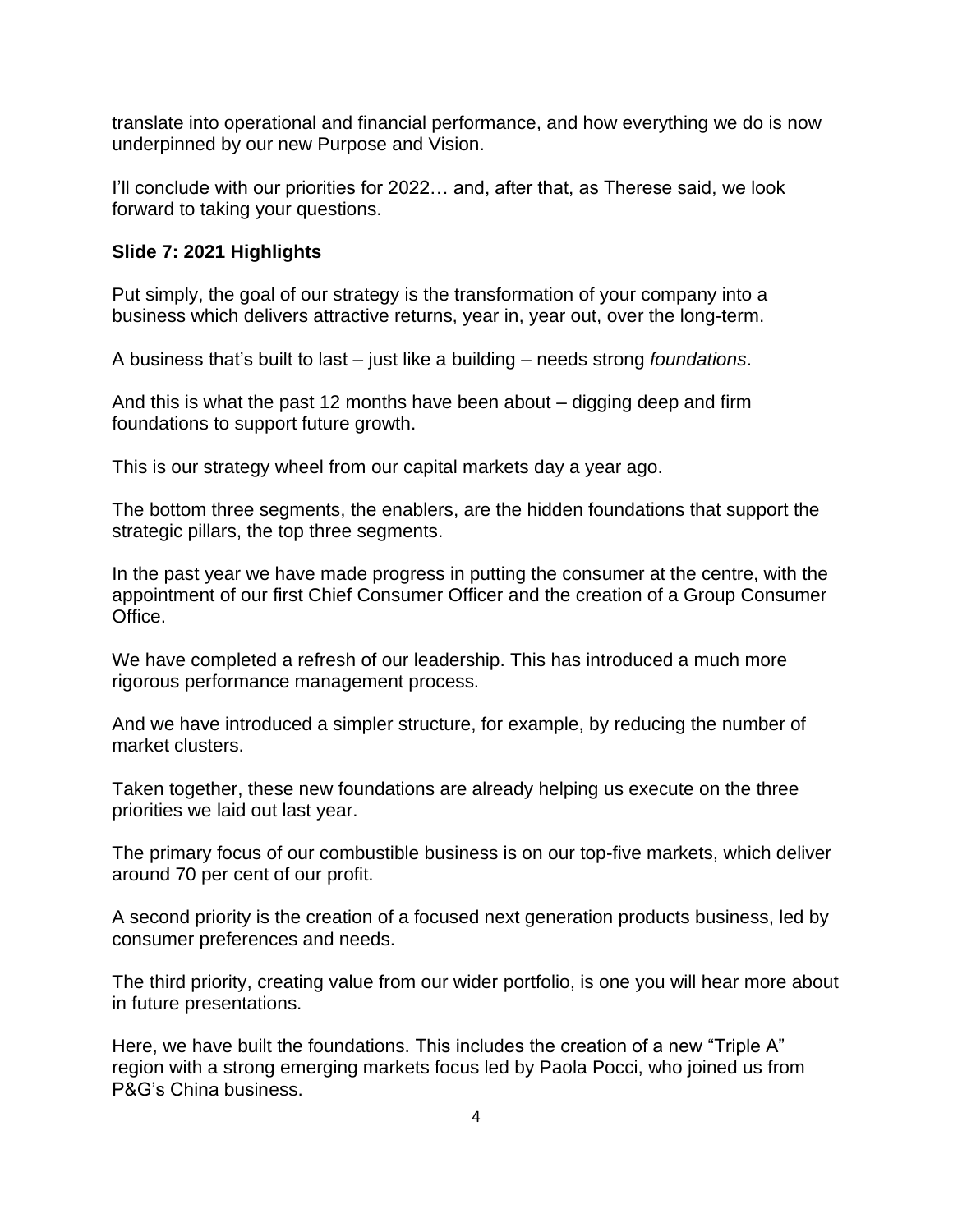## **Slide 8: Strengthened Leadership Team**

A great demonstration of our pace of change is how we have strengthened the leadership team with several new hires.

We have attracted high-quality talent from blue chip organisations and also promoted from within; with Kim Reed now leading our US business.

It is a truly diverse team with no fewer than eight different nationalities represented.

And this diversity is already bringing fresh perspectives.

# **Slide 9: Improving Share Trajectory in Priority Markets**

We are seeing encouraging improvements in operational performance.

In particular, a sharper focus on our top-five markets is beginning to stabilise aggregate market share.

This follows more than five consecutive years of double-digit basis-point decline.

In an industry like ours where volume is declining, long-term market share across our most important markets is perhaps the best indicator of underlying sustainability.

While these early signs are encouraging, we take nothing for granted.

# **Slide 10: Successful Year of Delivery**

Turning to our financial performance…

We now manage this business using a balanced dashboard which measures revenues, cash generation, financial flexibility and the effectiveness of our capital allocation.

All lights were green on our dashboard for 2021, with all arrows pointing in the right direction.

There are, of course, some one-offs as you would expect in any business of our size and complexity.

However, what's really pleasing is that the positive evolution of our financials is, in large measure, linked to strategic management decisions and the underlying performance of the business.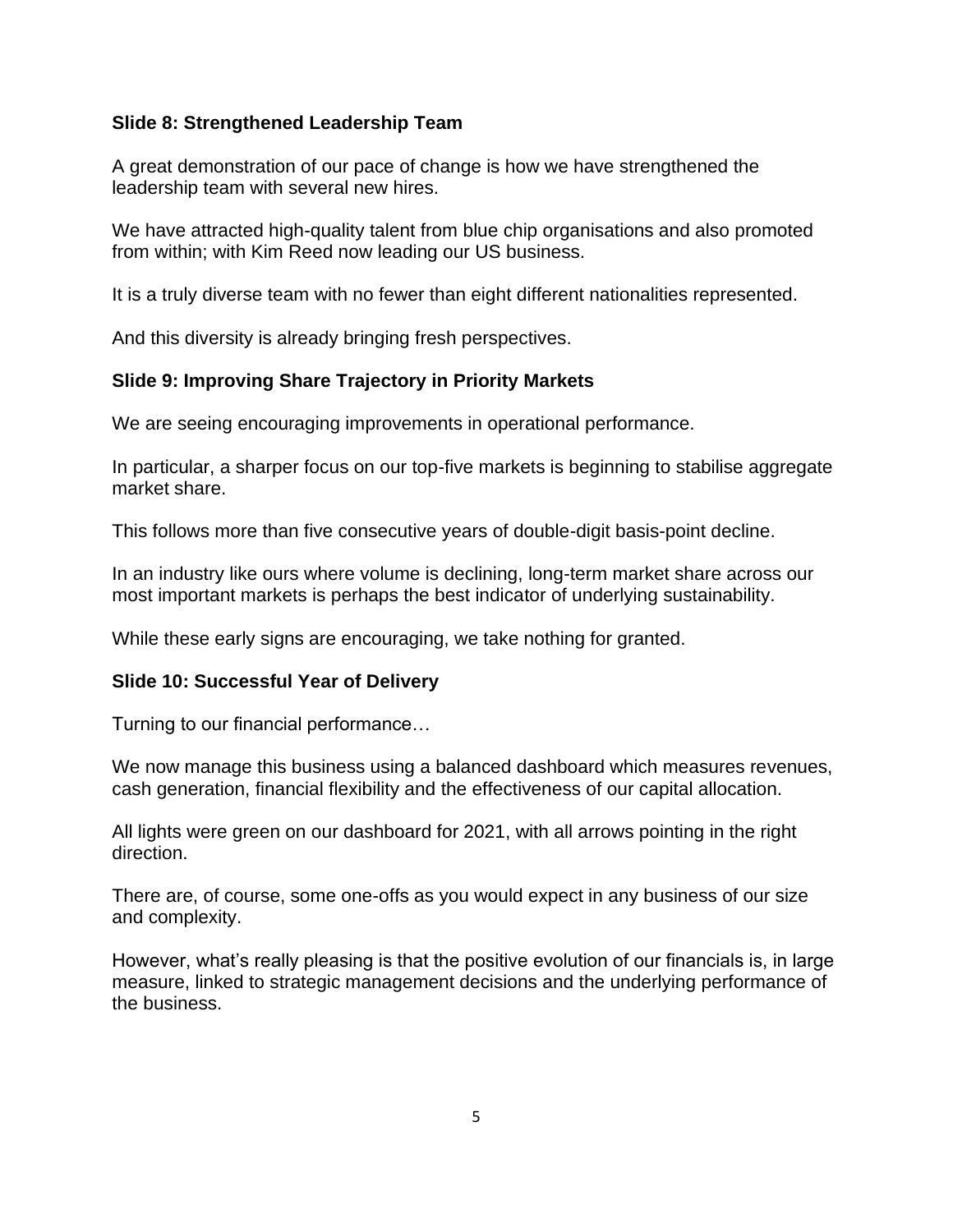## **Slide 11: A Clear Five-Year Plan with Two Phases**

We are now at the start of the second year in a five-year strategic plan.

This is a strategy of two unequal halves. The first two years are about the foundation building I highlighted earlier.

We anticipate the acceleration in returns to start in earnest during the subsequent threeyear period from our 2023 financial year.

#### **Slide 12: New Purpose and Vision**

Since last year's AGM, COVID travel restrictions have been easing in many markets.

I have taken every opportunity to meet face-to-face with consumers, customers and our people on the ground.

This is something I have found incredibly energising.

Like Therese, I'm grateful to our people for their dedication at a time when the pandemic still constrains our ability to operate.

I recognise that, for some, it's led to difficult personal circumstances and, as a business, we've continued to prioritise their wellbeing.

Building the right culture is an essential part our strategy.

Last October, at Imperial's first ever all-staff conference, we launched our new purpose, vision and behaviours, which taken together are our new guiding principles.

We now describe our purpose as "Forging a path to a healthier future for moments of relaxation and pleasure".

And our vision is "to build a strong challenger business powered by responsibility, focus and choice".

Our vision of becoming "a strong challenger business" is particularly important to me.

As the smallest of the four main tobacco players internationally, the only way we demonstrate the quality of our business is by operating as a challenger.

This means being agile, spotting value pools that play to our competitive strengths, acting as a fast follower, and creating competition and choice in markets.

Being a challenger business also means challenging on behalf of our consumers.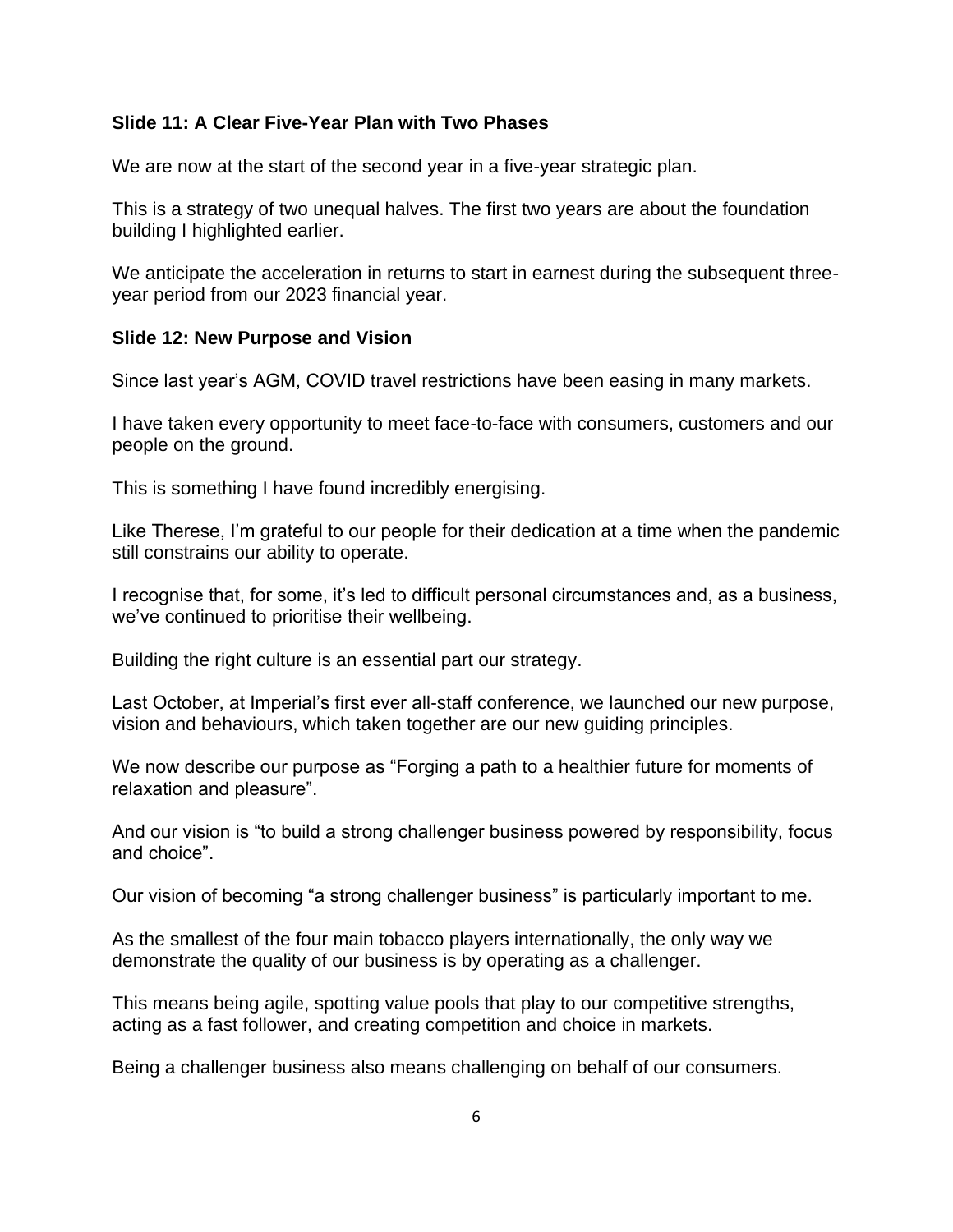There are one billion adult smokers in the world and I think it is important that they are appreciated as active citizens, diverse individuals and informed consumers.

## **Slide 13: ESG – Foundations for a Responsible Business**

Turning our aspiration of a healthier future into reality is important too.

We are committed to providing adult smokers with potentially reduced harm products.

We will do this by creating an NGP business which is targeted and consumer-centric – and therefore set up to grow sustainably … and responsibly.

Our ESG priorities are aligned to the UN Sustainable Development Goals… And, we have already achieved much in the important social and environmental areas, such as energy efficiency and reducing waste.

However, we recognise the world around us is changing fast.

The climate crisis is no longer something we speak about in the future tense – it's with us here and now.

When we speak about forging a healthier future, we have in mind not just our consumers but also the wider health of our people, as well as the health of our planet.

Last year we made a commitment to be net zero by 2040.

We have also recruited a new head of ESG to lead a strengthened team who are taking a fresh look at our strategy and priorities.

They are identifying the areas where we can make the strongest positive contributions…

...as well as assessing how we measure and report success in this area.

We will provide a more detailed update this year.

## **Slide 14: 2022 Will Enhance Our Investment Case**

So overall, I am pleased with our progress in this first year.

We are starting to see green shoots emerging as a result of the actions we are taking.

Looking ahead ... we will continue to build strong foundations and strengthen the key areas of our investment case.

2022 is a further step-up year in investment in our priority markets to support the revitalisation of our tobacco business.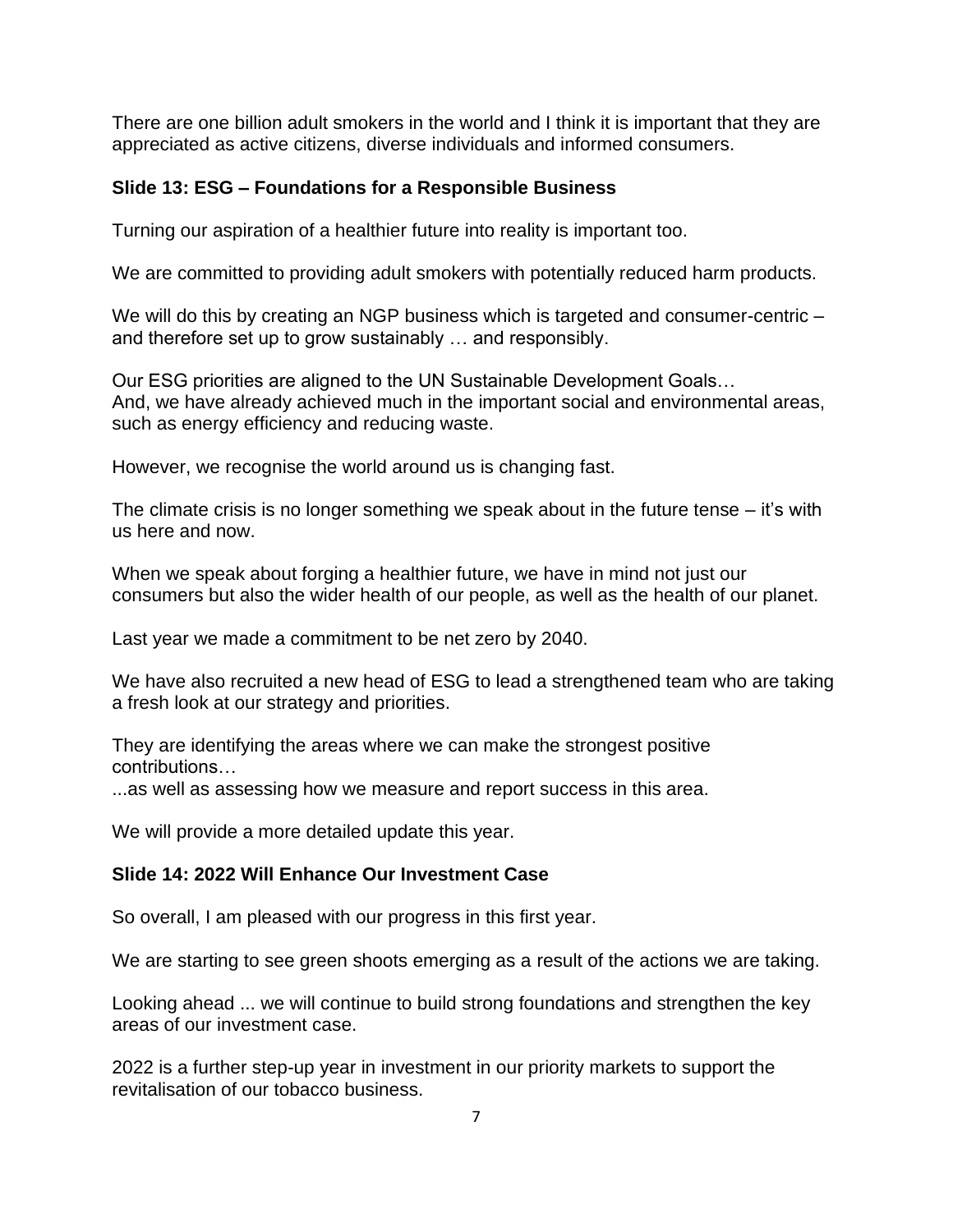Our NGP trials are allowing us to test our NGP approach and informing our next steps towards making a meaningful contribution to harm reduction and provide options for growth.

We're rolling out new ways of working, which will drive operational improvements and strengthen performance.

Our focus on strong cash flow will remain a key priority – and we will remain highly disciplined in our capital allocation, which is a key part of our investment case.

Twelve months ago, we set out a clear five-year plan … and we have been able to deliver on our first year objectives.

This, I hope, gives you confidence in our ability to continue delivering for you and to realise the full potential of this business.

Thank you. I'll now hand back to Thérèse.

### **Slide 15: Annual General Meeting**

Thanks Stefan

Let's now deal with the 20 resolutions to be put to the meeting.

These were set out in the Notice of Meeting which, with your agreement, I'll take as read.

I intend to take questions in respect of all resolutions now and then ask you to vote on all 20, rather than propose each one in turn.

If you do ask a question, please wait for the microphone and let everyone know who you are.

Please also state which resolution your question is about.

Are there any questions please? Thank you for your questions.

We will now proceed to vote on all the resolutions.

All resolutions at our shareholder meetings are decided by polls and our registrar, Equiniti, is present as the polls' scrutineer to count the votes at the end of the Meeting.

The Directors are unanimously in favour of each resolution and recommend that you vote in favour.